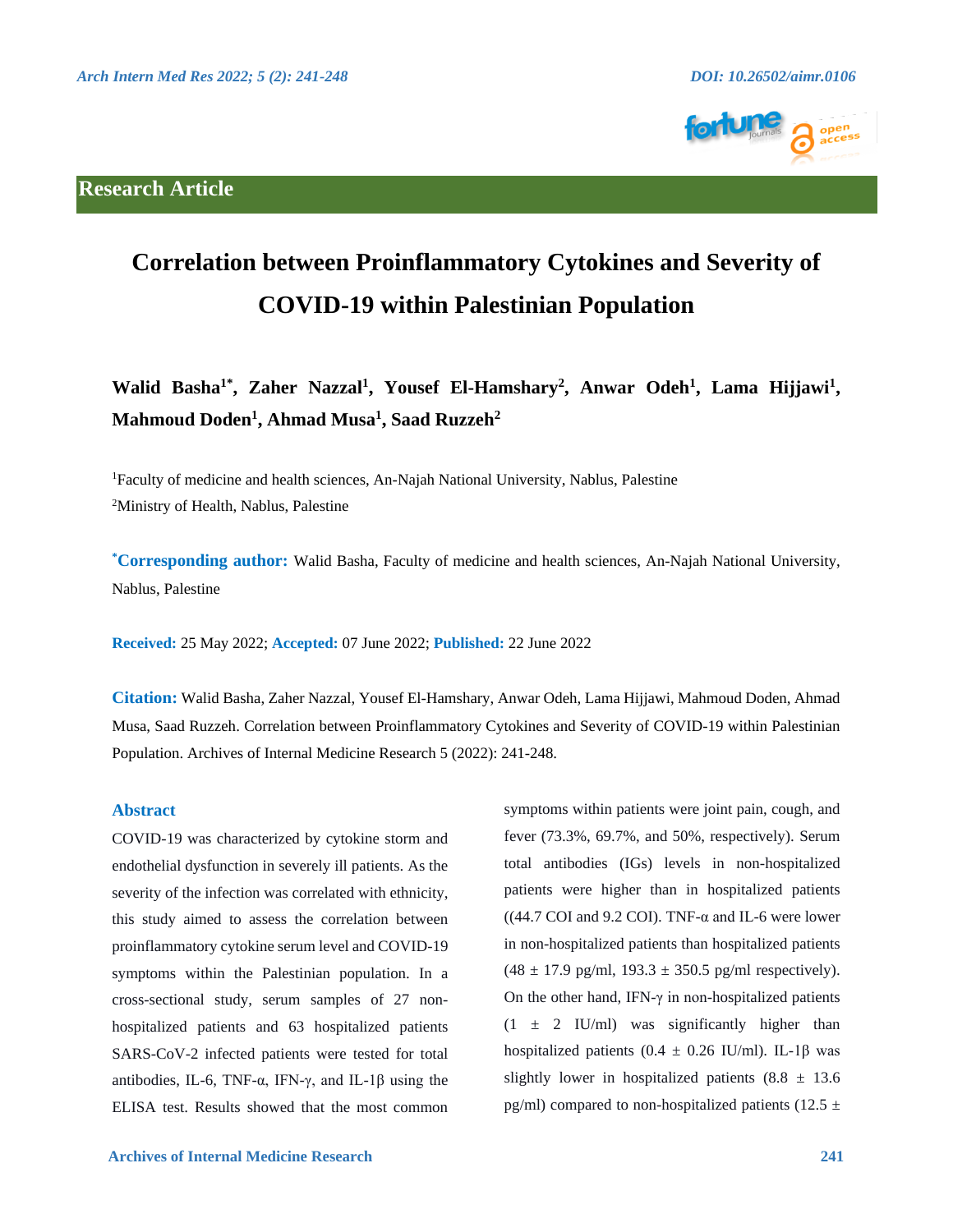24.5 pg/ml). Common mild symptoms of COVID-19 were negatively associated with proinflammatory cytokines serum level. In conclusion, as with other populations worldwide, IL-6 and TNF- $\alpha$  are playing a significant role in the complications of SARS-CoV-2 infection. Monitoring the two cytokines is crucial for the management and treatment of complicated consequences of COVID-19.

**Keywords:** COVID-19; Total Antibodies; Proinflammatory Cytokines; SARS-CoV-2.

# **1. Introduction**

Severe acute respiratory syndrome coronavirus-2 (SARS-CoV-2) is a worldwide emerging situation, initially reported in December 2019 in Wuhan, China, then affected countries worldwide increased, and it was declared a pandemic by the WHO [1]. The SARS-CoV-2 infection has a heterogenous disease course. It may be asymptomatic in the majority of the cases and can be mild to severe respiratory illness. However, more severe cases can be observed, such as multiorgan dysfunction syndromes, sepsis, and septic shock [2]. Morbidity and mortality in COVID-19 patients are accompanied by the secretion of an excessive storm of proinflammatory cytokines caused by the virus. Excessive production of proinflammatory cytokines is responsible for exacerbating acute respiratory distress syndrome and the extensive tissue damage responsible for multiple organ failures and death. Therefore targeting proinflammatory cytokines in severe complications in COVID-19 patients could increase patient survival rates and reduce mortality [3].

Transfusion of plasma from patients recovered from SARS-CoV-2 infection becomes an immuno-classical treatment for virus neutralization in severe COVID-19 cases. But for the shortness in plasma, the researchers created specific antibodies to neutralize virus particles simultaneously with modulating proinflammatory cytokines such as type I interferon, IL-6, and TNF-α that can reduce the severity of infection [4]. It has been shown that there is a correlation between the level of proinflammatory cytokines and ethnic groups. COVID-19 illness and hospitalization were varied among races due to genetic variation and chronic disease association [5]. This study investigates the correlation between cytokines level and specific antibody level with the symptom severity within the Palestinian population.

# **2. Material and Methods**

#### **2.1 Study design and participants**

An observational cross-sectional study was conducted on COVID-19 positive patients. The study was conducted at the Martyrs medical military complex-Corona Hospital- Nablus, which is a government-run care facility for managing COVID-19 patients in the North of the West Bank of Palestine. Patients are known to have SARS-CoV-2 infection according to the Palestinian Ministry of Health (MOH) recommendations on SARS-CoV-2 diagnosis (RT-PCR). Ninety COVID-19 patients were enrolled in the study. Sixty-three of them were hospitalized COVID-19 cases with moderate or severe symptoms (Oxygen saturation was less than 92 and needed for supplemental Oxygen or has other organ failures) and categorized as the hospitalized patients (HP). Twentyseven were asymptomatic or with mild symptoms and classified as non-hospitalized patients (NHP).

# **2.2 Variables and data collection**

Patient demographic and clinical information, including signs and symptoms, chronic illnesses, and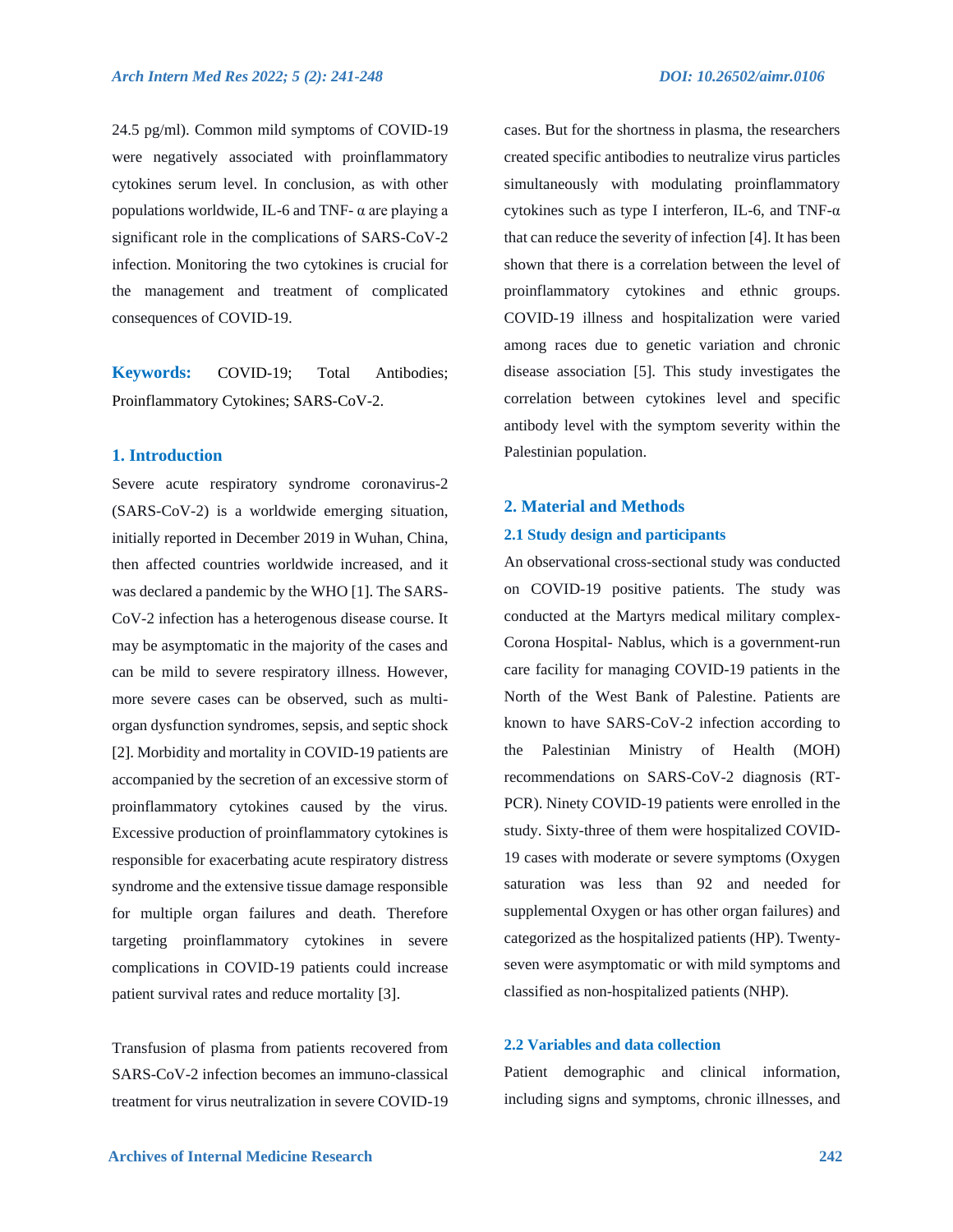the date of potential exposure to the virus, were gathered from patient clinical records for hospitalized patients and direct interviews for asymptomatic nonhospitalized patients, after the patients or their relatives signed an agreement-consent form to use data in this study. Venous blood of about 5 ml blood sample was drawn in-plane tube from each study participant by a qualified lab technician and transported to the research laboratory at the faculty of Medicine and Health Sciences at An-Najah National University. Serum samples were kept at -80°C in sterile microtubes until the time of ELISA, following the manufacturer's instructions. Samples were taken from all patients before any anti-microbial or antiinflammatory treatment administrations.

# **2.3 Total antibodies (IGs) and proinflammatory cytokines measurement**

All serum samples were tested for IGs using the ELISA test (Elecsys® Anti-SARS-CoV-2 of the Roche Diagnostics Ltd). According to the manufacturer's recommendations. Results were considered positive above Cut of index 1 for total antibodies. In addition, proinflammatory cytokines serum concentration was tested by R&D system-Quantikine ELISA for IL-6 and TNF-α and DRG system ELISA for IFN-γ and IL-1β following the manufacture instructions.

#### **2.4 Analysis and ethical consideration**

All statistical analyses were done with IBM SPSS Statistics for Windows, Version 20.0 (IBM Corp., Armonk, NY: IBM Corp). Continuous variables were expressed as mean  $\pm$  standard deviation (SD). Counts and percentages described categorical variables. The Institutional Review Board (IRB) of An-Najah National University and the Ministry of Health Research Committee approved the study. Informed consent was obtained from each patient involved in this study or from a member of the patient family. No identifying data were collected during the study, and the data were to be only available to the research team.

#### **3. Results**

#### **3.1 Background characteristics**

The age of the study population ranged between 15 and 90 years old, with an average of 57.5 years old. Sample include 56 (62.2%) males and 31 (34.4%) females. The majority were residents in cities (62.2%) and non-smokers (84.4%). 73.3% suffered from chronic disease, 51% had diabetes, and 61% had hypertension. Previous yearly infection influenza comprised 32.2% of the sample, and only 7.8% received the annual influenza vaccine.

#### **3.2 Symptoms associated with COVID-19**

The symptoms of COVID-19 infection were varying in the incidence among patients. Joint pain was the most encountered symptom, constituting approximately 73.3%, followed by cough; 69.7%, and fever; 50 %. Other symptoms patients experience but at low incidence were weakness; 26.7%, headache; 25.6%, shortness of breath; 23.3%, chest pain; 22.2%, muscle pain; 20%, diarrhoea; 20%, nausea; 17.8%, losing sense of smell; 18.9%, losing sense of taste; 16.7% and sore throat; 14.6% (Figure 1).

# **3.3 Correlation between severity of COVID-19 and total IGs and cytokines serum level**

Serum IGs levels in NHP  $(44.7 \pm 56.6 \text{ COI})$  were significantly higher than HP  $(9.2 \pm 14.7 \text{ COI})$ , ( $p=0.012$ ). TNF- $\alpha$  and IL-6 were significantly ( $p<0.001$ ) lower in NHP compared to HP ( $48 \pm 17.9$ ) pg/ml,  $193.3 \pm 350.5$  pg/ml respectively). In the contrary, IFN- $\gamma$ , in NHP (1  $\pm$  2 IU/ml) was significantly higher than HP  $(0.4 \pm 0.26 \text{ IU/ml})$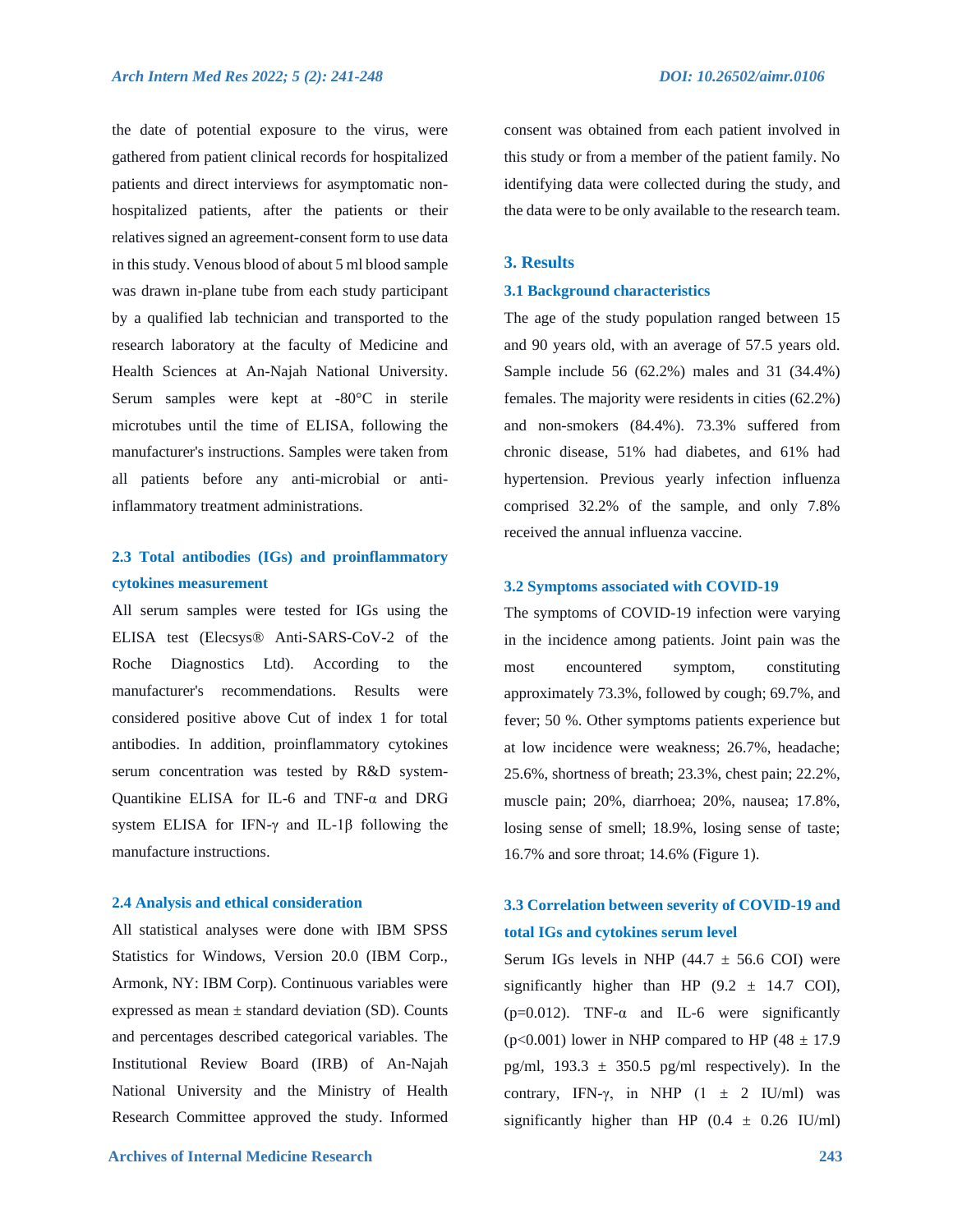$(P=0.001)$ . With no significant difference  $(p=0.827)$ , IL-1β was slightly lower in HP (8.8  $\pm$  13.6 pg/ml) compared to NHP ( $12.5 \pm 24.5$  pg/ml). (Table-1)

# **3.4 Correlation between Cytokine serum levels and common symptoms**

Cytokine's level did not show any difference in the absence or presence of nausea, vomiting, diarrhea, shortness of breath, weakness, chest pain, and joint pain. Meanwhile, the TNF-α concentration was significantly higher in the absence rather than the

presence of sore throat, headache, muscle pain, loss of taste (Figure 2 A). It was similar with and IL-6 except for a significant elevation in the presence of cough (Figure 2 B). On the other hand, IFN-γ was higher in the present than in the absence of the symptoms, with significant elevation in the presence of headache, muscle pain, and loss of taste (Figure 2 C). Finally, the IL-1β level was significantly higher in the presence of headache and slightly with muscle pain and the absence of other symptoms (Figure 2 D).



**Figure 1:** Common symptoms distribution within study population. Columns represent the percentage of patients experience symptoms during COID-19.

|                         | Hospitalized $(n=63)$ | Non-Hospitalized $(n=27)$ | P-Value* |
|-------------------------|-----------------------|---------------------------|----------|
| Total Igs (COI)         | $9.2 \ (\pm 14.7)$    | 44.7 $(\pm 56.6)$         | 0.012    |
| TNF- $\alpha$ (pg/ml)   | 193.3 $(\pm 350.5)$   | 48.0 $(\pm 17.9)$         | < 0.001  |
| IL-6 $(pg/ml)$          | 18.2 $(\pm 34.6)$     | 4.2 $(\pm 0.88)$          | < 0.001  |
| IFN- $\Upsilon$ (IU/ml) | $0.4~(\pm 0.26)$      | $1.0 (\pm 2.0)$           | 0.001    |
| IL-1 $\beta$ (pg/ml)    | $8.8 (\pm 13.6)$      | $12.5 \ (\pm 24.5)$       | 0.827    |

**Table 1:** Total IGs, TNF-α, IL6, IFN-γ, IL-1β levels between hospitalized and non-hospitalized COVID-19 patients. **\***Mann-Whitney U test.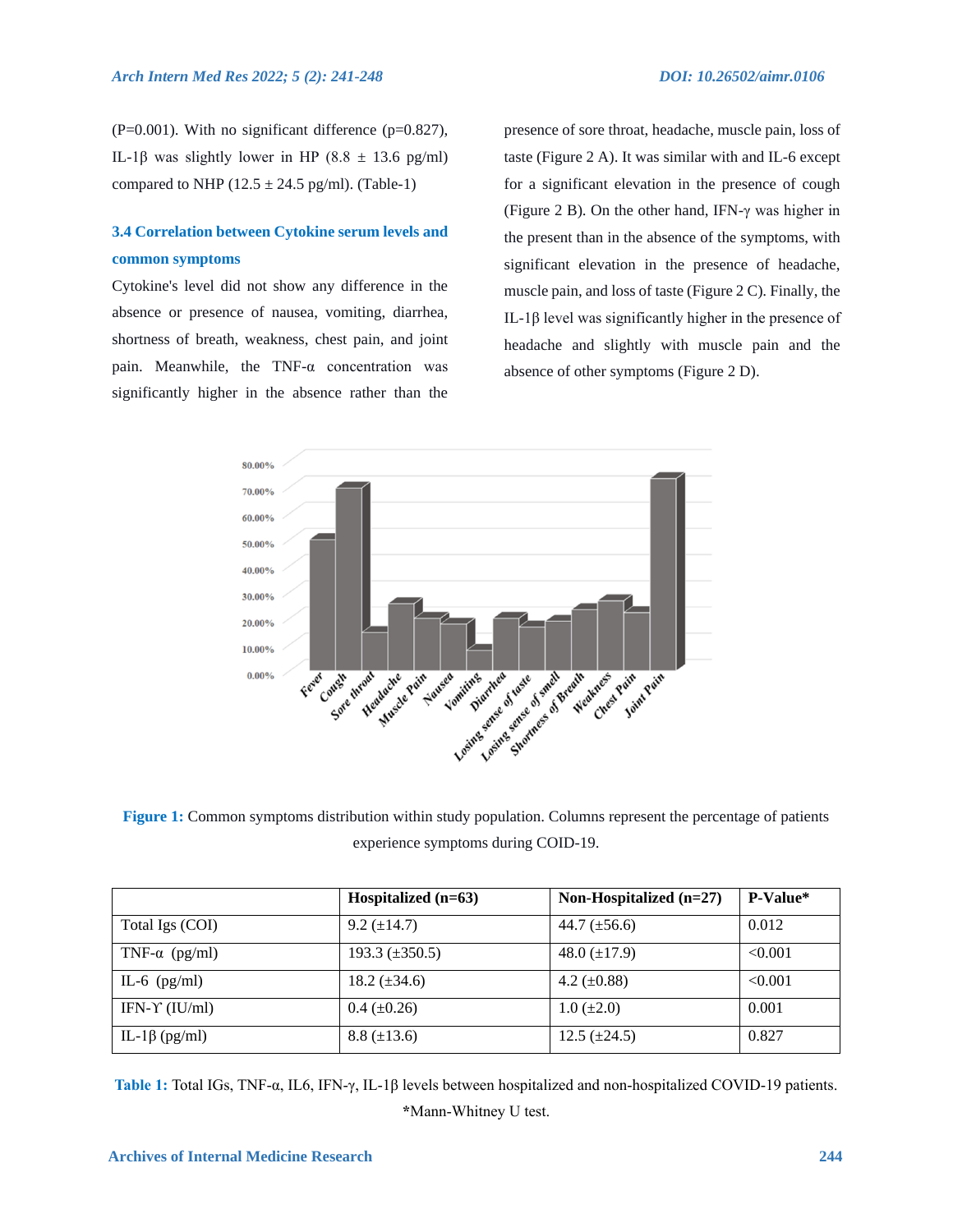

**Figure 2:** Ccorrelation between the common symptoms and cytokine serum concentrations. Columns represent the serum concentration of TNF-α (A), IL-6 (B), IFN-γ (C) and IL-1β (D) in the presence (Black) and absence (Grey) of common symptoms. \*P. Value <0.05.

### **4. Discussion**

Cytokine profiles and immune response in COVID-19 patients were deeply investigated in many countries worldwide due to the correlation between the severity of the disease and cytokine storm [6]. As in any other viral infection, proinflammatory cytokines and chemokines play an essential role in immunepathology during viral infections, leading to hyperinflammatory responses in the pathogenesis of COVID-19 disease [7, 8]. However, the incident, severity, and complications of COVID-19 were varied between races and ethnic backgrounds [5, 9]. This variation refers to the differences in the immune repose and cytokine production between races [10, 11] which could be due to allelic distribution and genotype frequency, such as IL-2 and IL-6 [12].

Reports indicated the elevation of serum level of several proinflammatory cytokines, including IL-1β, TNF-α, IL-6, and T-cell cytokine IFN-γ in COVID-19 infection in general despite the severity of the disease [8, 13, 14]. The correlation with the severity of COVID-19 illness was confirmed with IL-6 [15, 16] but with variable results for other cytokines. This variation in results leads us to study the relationship of clinical symptom severity with the level of four cytokines within Palestinian COVID-19 patients. Our data showed a significant correlation between the severity of COVID-19 and the elevation level of IL-6 and TNF-α, with a nonsignificant elevation of IFN-γ, with no deference in IL-1β level between HP and NHP. Our study is in close corroboration with De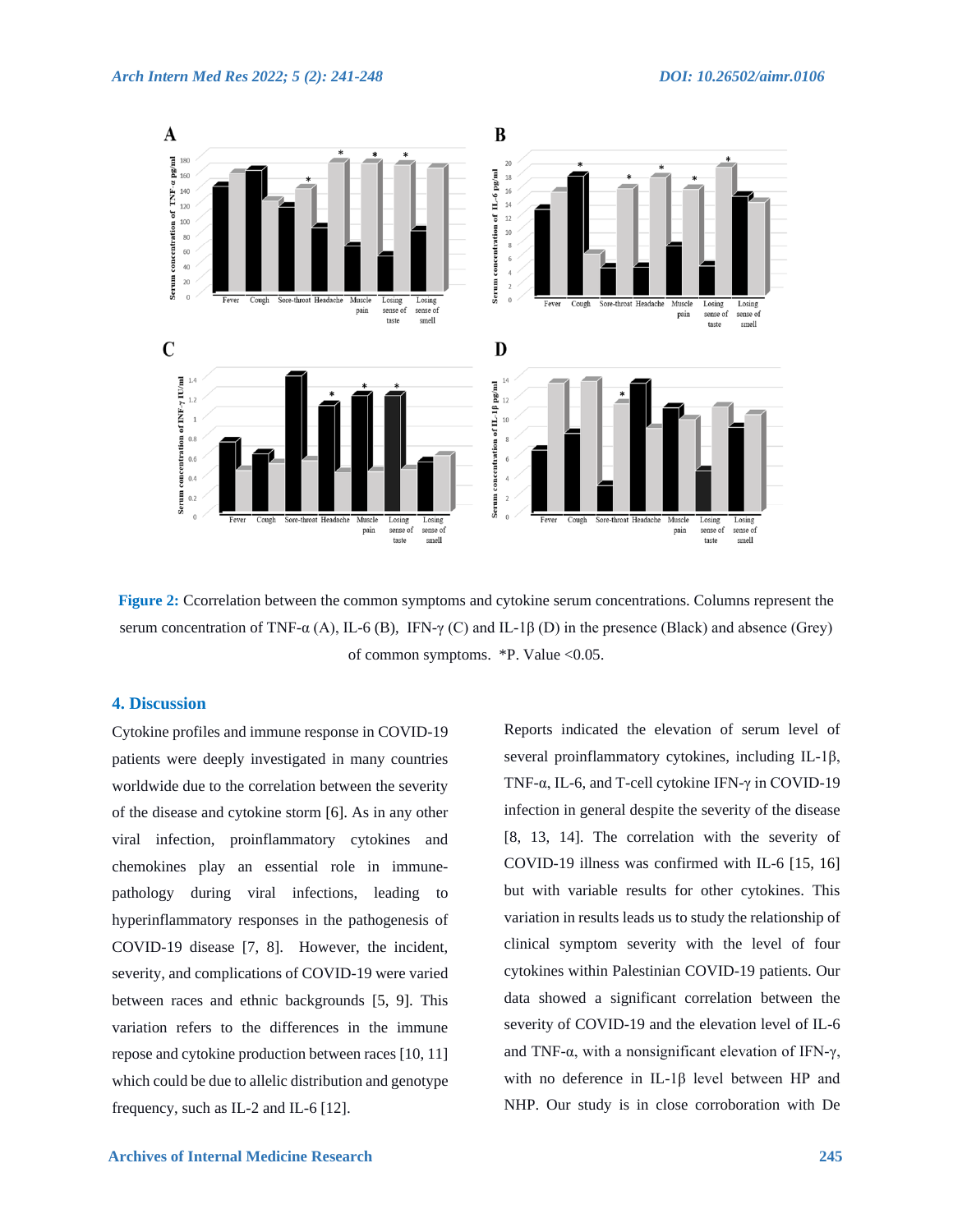Valle et al who suggested that IL-6 and TNF- $\alpha$  can be independent predictors of the disease severity [17]. This is, however, in contrast with Chen et al who demonstrated an increase in the IL-6 levels, but the concentration of TNF-α, IL-1, remained unaltered in severely affected patients [18]. The difference in TNFα concentrations could be due to the race/ethnic background and the pathological condition, and the difference in sampling times. However, further research is needed for this topic.

The role of antibodies in the severity of COVID-19 is less clear. Normally, viral elimination requires cellmediated immunity, but humoral immunity plays an essential role in eliminating viruses and infected cells such as antibody-dependent cell cytotoxicity (ADCC), opsonization and phagocytosis via innate immune cells. However, two COVID-19 cases of patients with X-linked gamma globulinemia were challenged with antibodies acquired and survived SARS-CoV-2 infection without severe complications [19]. Some studies have demonstrated and suggested a pathogenic role for antibodies in primary infection through enhancement and increased inflammation [20], although this is thought to be not enough to explain the prevalence of severe cases of infection [21]. As such, the beneficial, neutral, or harmful role of antibodies in active coronavirus infection remains controversial. Our results didn't show any correlation with the severity of the infection.

On the contrary with the severity of COVID-19, our results showed that IL-6 and TNF-α were neutral or negatively associated with the common symptoms except for cough, and IL-6, which was associated with losing sense of smell. Previous results suggested a significant role of IL-6 and TNF- $\alpha$  smell and taste dysfunction [22, 23]. This deference may be due to the difference in the population where those studies compared serum level of cytokines and chemokines in correlation with SARC-CoV-2 infection with healthy subjects, no correlation with the severity of the disease. This study has some limitations, including a limited sample size and a lack of time to follow up on patient changes. These factors may have played a role in the lack of a significant association of some of our findings, however they do not change the absence of any correlation between specific clinical severe symptoms and cytokine levels.

# **5. Conclusion**

IL-6 and TNF-α have been playing a major role in the complications and severity of SARS-CoV-2 infection within Palestinians like other populations worldwide. But the difference was regarding the relationship of cytokines and common symptoms of infection. Therefore, monitoring IL-6 and TNF- $\alpha$  serum levels during disease stages is critical to managing and treating complicated consequences of COVID-19.

#### **Acknowledgment**

We thank the medical staff at Martyrs medical military complex- Corona Hospital- Nablus for assistance with blood sampling and data collection, and laboratory technicians at the research lab center at An-Najah National University for their support in lab work. An-Najah National University funded this work.

#### **Data Availability Statement**

The data that support the findings of this study are available from the corresponding author, [W. Basha], upon reasonable request. A preprint of this article has previously been published [24].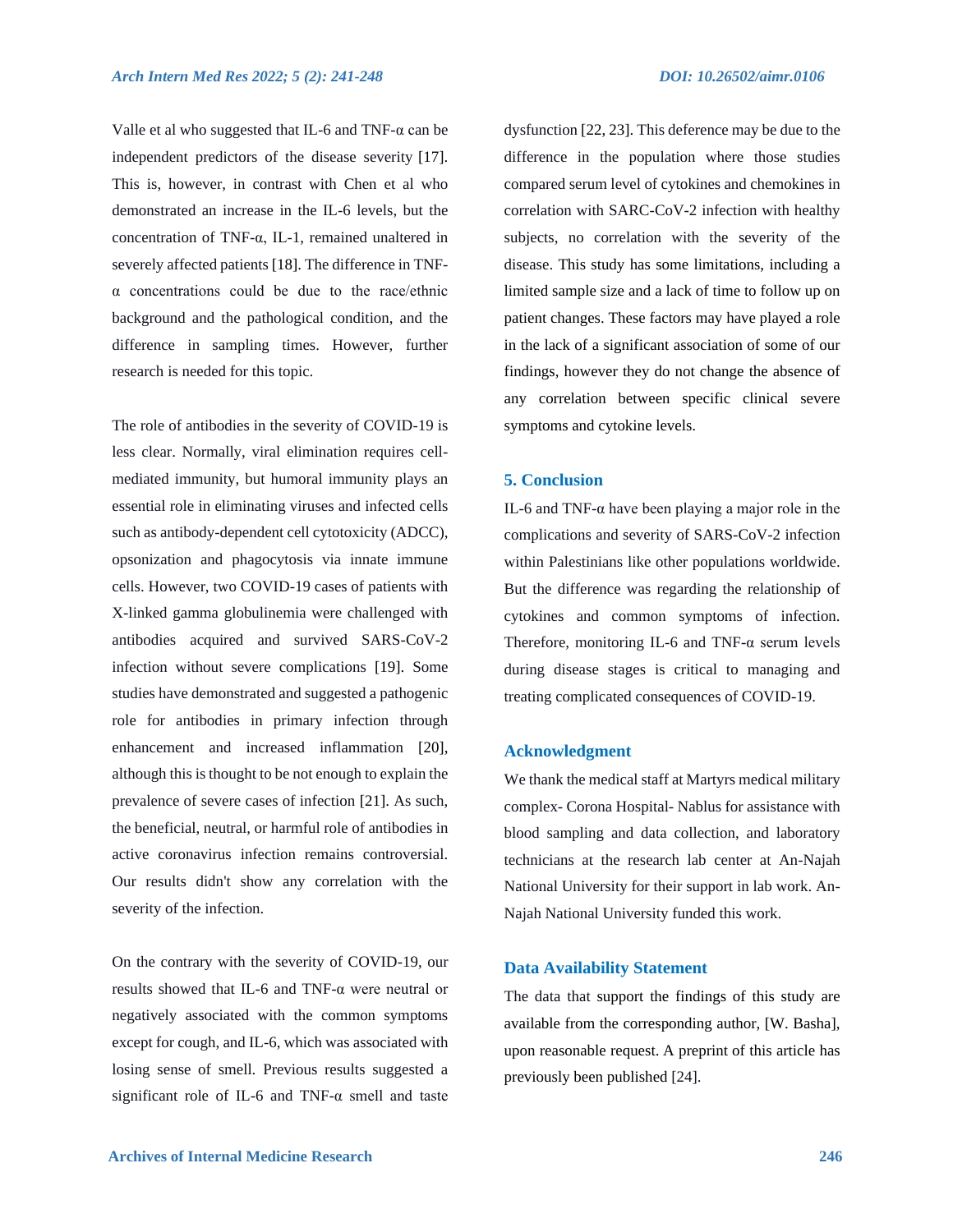# **Conflict of Interest**

Walid Basha, Zaher Nazzal, Yousef El-Hamshary, Anwar Odeh, Lama Hijjawi, Mahmoud Doden, Ahmad Musa, and Saad Ruzzeh declare that they have no conflict of interest. Walid Basha as team leader has received research grants from the An-Najah National University for research development grant.

#### **References**

- 1. Lai C-C, Shih T-P, Ko W-C, et al. Severe acute respiratory syndrome coronavirus 2 (SARS-CoV-2) and coronavirus disease-2019 (COVID-19): The epidemic and the challenges. International Journal of Antimicrobial Agents 55 (2020): 105924.
- 2. Aminjafari A, Ghasemi S, Robson B, et al. Since January 2020 Elsevier has created a COVID-19 resource centre with free information in English and Mandarin on the novel coronavirus COVID- 19 . The COVID-19 resource centre is hosted on Elsevier Connect , the company ' s public news and information . Brain Behav Immun., S0889- 1591 (2020).
- 3. Ragab D, Salah Eldin H, Taeimah M, et al. The COVID-19 Cytokine Storm; What We Know So Far. Frontiers in Immunology (2020).
- 4. Shah V K, Firmal P, Alam A, et al. Overview of Immune Response During SARS-CoV-2 Infection: Lessons From the Past. Frontiers in Immunology (2020).
- 5. Kopel J, Perisetti A, Roghani A, et al. Racial and Gender-Based Differences in COVID-19. Frontiers in Public Health, 8 (2020): 1-8.
- 6. Akbari H, Tabrizi R, Lankarani K B, et al. The role of cytokine profile and lymphocyte

subsets in the severity of coronavirus disease 2019 (COVID-19): A systematic review and meta-analysis. Life Sciences 258 (2020): 118167.

- 7. Channappanavar R, Perlman S. Pathogenic human coronavirus infections: causes and consequences of cytokine storm and immunopathology. Seminars in Immunopathology 39 (2017): 529-539.
- 8. Qin C, Zhou L, Hu Z, et al. Dysregulation of Immune Response in Patients With Coronavirus 2019 (COVID-19) in Wuhan, China. Clinical Infectious Diseases : An Official Publication of the Infectious Diseases Society of America 71 (2020): 762- 768.
- 9. Debnath M, Banerjee M, Berk M. Genetic gateways to COVID-19 infection: Implications for risk, severity, and outcomes. FASEB Journal : Official Publication of the Federation of American Societies for Experimental Biology 34 (2020): 8787-8795.
- 10. A Haralambieva I H, Ovsyannikova I G, Kennedy R B, et al. Race and sex-based differences in cytokine immune responses to smallpox vaccine in healthy individuals. Human Immunology 74 (2013): 1263-1266.
- 11. Schirmer M, Kumar V, Netea M G, et al. The causes and consequences of variation in human cytokine production in health. Current Opinion in Immunology 54 (2018): 50-58.
- 12. Cox E D, Hoffmann S C, DiMercurio B S, et al. Cytokine polymorphic analyses indicate ethnic differences in the allelic distribution of interleukin-2 and interleukin-6. Transplantation 72 (2001): 720-726.